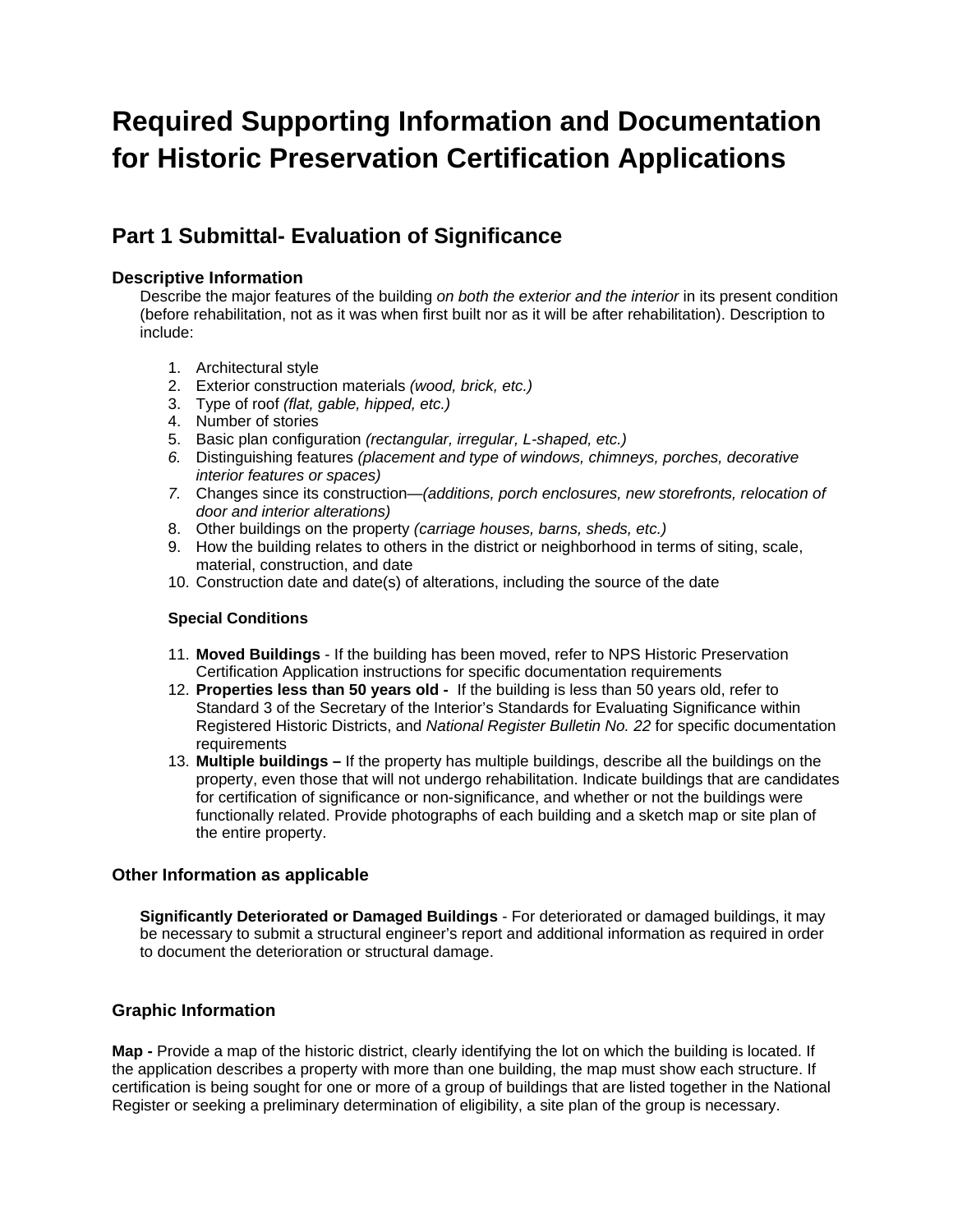**Photographs and photo key –** Applications must include photographs documenting the appearance and condition of the building as it appears *before* rehabilitation, to include:

- 1. The building's site and environment
- 2. All of the building's exterior sides
- 3. All major interior spaces and features
- 4. Representative secondary spaces and features
- 5. Close-ups of character-defining interior and exterior features such as storefronts, windows, doors, decorative ceilings, stairs, millwork and casework
- 6. Deteriorated conditions, such as crumbling brickwork, rotten wood or water stained plaster

Applicants must use their judgment as to how many photographs adequately describe their building. Large or complex projects often require more photographs to illustrate the project.



#### **Photo Key Plan**

**Format of photographs** - *Photographs must be printed*. Photocopied photographs (black and white or color), instant photographs, and photographs smaller than 4" x 6" are not accepted. Applicants may submit disks of digital photographs, *only if* printed photographs meeting all of the criteria specified herein are also included in the application materials submitted for review.

**Photograph Annotation** – Photographs must be labeled with the following information on the back:

- 1. Sequential number referenced to a Photo Key Plan
- 2. Photograph Date
- 3. Property name and / or address
- 4. Indicate if the photo is pre- or post-rehabilitation
- 5. A brief description of what is shown in the photograph

Include a **photo key plan**—that is, a floor plan and, if applicable, a site plan showing numbered photographs and arrows showing the view. Historic photographs should also be provided if possible.

**Clarity of photographs -** Photographs must be clear and must have sufficient resolution to show the details required for review of rehabilitation work. Photographs must be:

- 1. In color;
- 2. Taken at a high resolution;
- 3. Printed on photographic, not photocopy, paper. Printed at least 4" x 6" in size.

**NOTE: Where such documentation is not provided, review and evaluation cannot be completed, resulting in denial of the requested certification. Applications with photographs that are not adequate for review will be placed on hold, and applicants will need to submit better quality photographs before SHPO can complete review of the application.**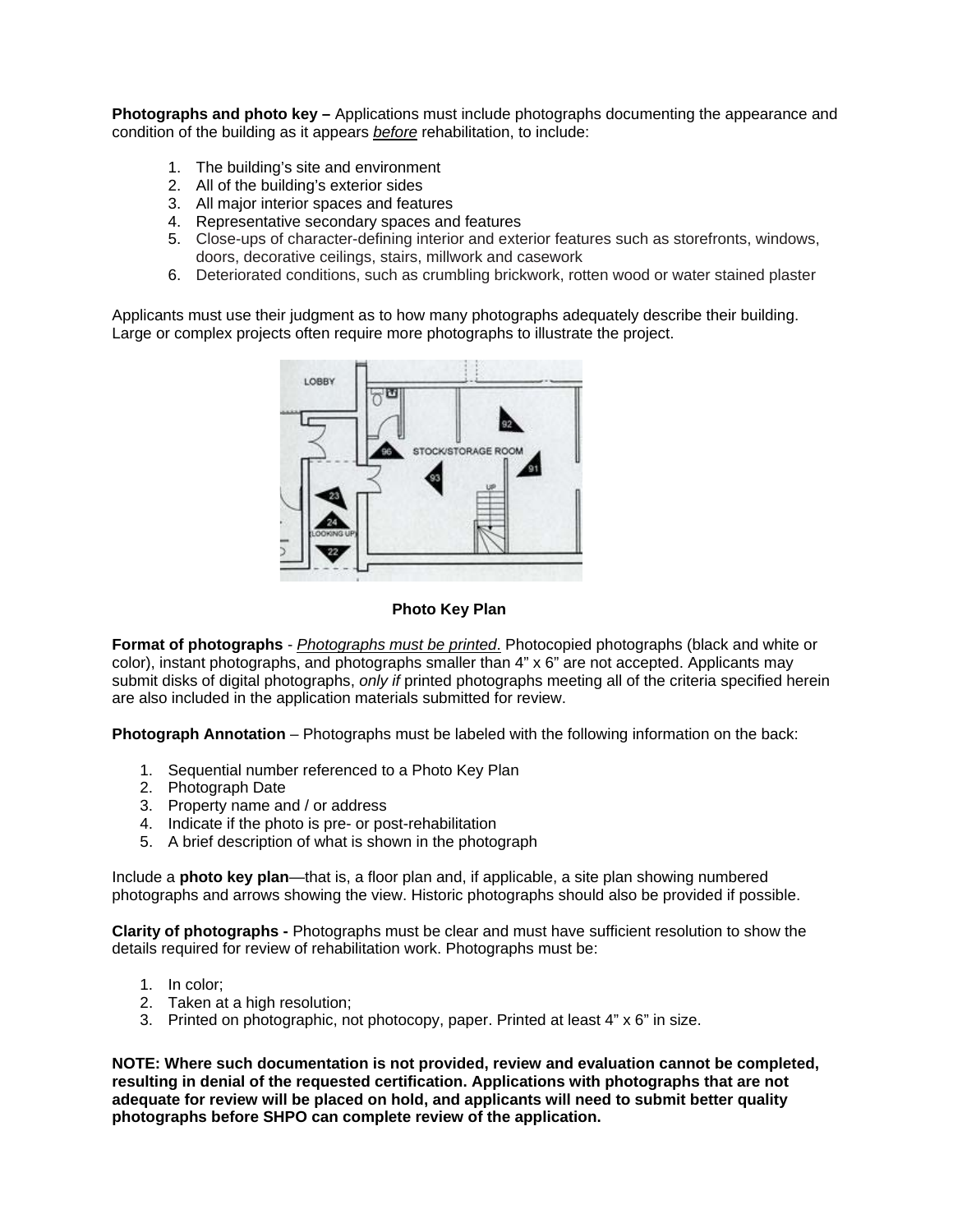# **Part 2 Submittal – Description of Rehabilitation**

#### **Descriptive Information**

Describe *all* work that will be undertaken on the property, not simply work for which the tax credit will be sought. Describe each existing feature and its condition and the work and impact on feature as indicated on Item 5 in the Part 2 Form, which should include:

- 1. Site work
- 2. Landscaping
- 3. Exterior repairs and renovations
- 4. Interior repairs and renovations
- 5. Additions
- 6. New construction

Indicate photo, drawing number and specification page, as applicable, associated with each work item that adequately describes the work.

#### **Graphic Information**

**Photographs and photo key -** Provide additional photographs of the property in the format indicated in the Part 1 Graphic Documentation requirements as necessary to adequately document the scope of work.

**Construction drawings -** Provide 100% construction document phase drawings showing the existing conditions and the proposed rehabilitation work and any new additions, alterations or new construction sufficiently detailed to show existing wall configurations and anticipated changes. *These drawings should be a copy of what was submitted to the local building department or other authority that the building permit was obtained from, and shall bear the seal of the design professional under whom they were produced*. Drawings should include floor plans and, where required by the scope of work, sections and elevations.

#### **Drawings Format**

**Electronic media –** Construction Drawing files shall be in Adobe PDF format and stored on a compact disc

#### AND

**Printed media** - Drawings must be of sufficient size that all dimensions and notes are *clearly legible*. Minimum drawing format size is 11" x 17", and maximum format size should be no larger than 50% reductions of the Construction Drawings unless specifically requested by the SHPO.

**Sketches and Product Literature** - For small projects, sketches and / or product literature alone may suffice. The SHPO staff can assist the applicant with the determination as to what Graphic Information would be appropriate for a particular project.

**Other Drawings** - Do not include unnecessary drawings. Typically, mechanical, plumbing and electrical plans generally do not contain information that is pertinent to this review. *However*, the placement and size of these features often impacts the character of historic buildings. A detailed description of the location, size, and finish of these features should be included in the narrative.

**NOTE:** All drawings, sketches and references to product literature must be numbered and keyed to the application narrative.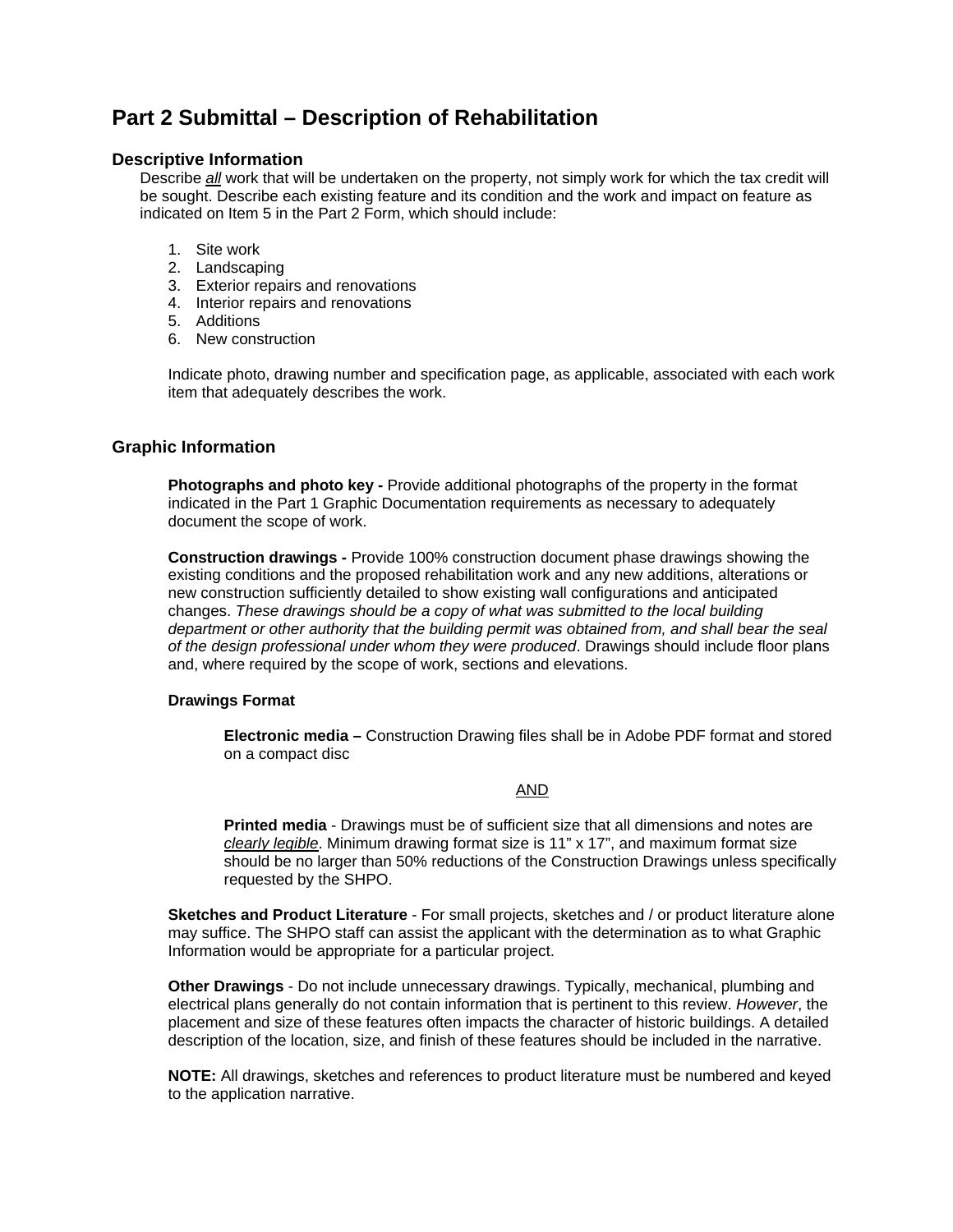#### **Other Information as applicable**

**Phased projects** - In the Part 2, outline the work to be done in each phase. Fully describe all work in those phases for which detailed information is available. Submit Amendments providing full details for work in later phases as they become available.

**Storefront alterations -** Justify changes to storefronts and provide detailed photographs of the areas to be altered. Document the date of construction of the existing storefront and its condition. If a historical treatment is planned, provide the evidence on which the proposed new storefront designs are based.

**New heating, ventilating, and air-conditioning (HVAC) systems -** Indicate what effect the new equipment and ductwork will have on the historic building. Provide supporting drawings, details and equipment description as necessary to demonstrate impact to finished spaces.

**New windows -** If replacement is proposed, the following information must be provided:

- 1. Condition of all existing windows to be replaced, including Sash, Glazing, Muntins, Mullions and Hardware
- 2. Justification for replacement, including comparative data on the cost of repairing existing windows versus installing replacements
- 3. Photographs of sufficient detail and window surveys must be provided as evidence of severe deterioration
- 4. Documentation indicating that the replacement sash are comparable to and match the original in size, pane configuration, color, trim details, and planar and reflective qualities and materials when possible. Scaled detailed drawings comparing the existing windows with the replacement windows shall be provided.

**Interior partitions, trim, and finishes -** Document existing condition of the interior with photographs of sufficient detail to delineate items affected, and indicate on an annotated floor plan. Documentation should indicate the following:

- 1. Both historic and non-historic walls, doors and other interior features
- 2. Walls, doors and other interior features to be removed or altered, indicating extent and configuration of alteration
- 3. Trim and wall and ceiling finishes that will be altered

**Exterior masonry cleaning –** If cleaning of exterior masonry elements is required, the following information must be provided:

- 1. Indicate the condition of each material to be cleaned
- 2. Specify what the cleaning is intended to accomplish (soot removal, paint removal, etc.)
- 3. What cleaning process is to be employed
- 4. When chemical systems are to be employed, specify the product to be used, and provide specifications for the product application
- 5. Water pressure in pounds per square inch (300-400 max. psi)
- 6. Material to support that method selected will not harm the masonry
- 7. Summary of results of test patches, including close-up color photographs of masonry surfaces before and after cleaning

**Exterior masonry repair -** If repair of exterior masonry elements is required, the following information must be provided:

- 1. Document deteriorated areas with photographs and describe repair method proposed
- 2. Provide evidence that repointing mortar will match the historic in:
	- Composition (i.e., ratio of lime, cement, sand and any additives),
	- Color
	- Texture
	- Tooling

**New additions and new construction -** *New additions may substantially alter the appearance and form of historic structures, and may cause denial of certification. Owners are strongly encouraged to obtain SHPO approval before undertaking projects involving new additions or new construction.*